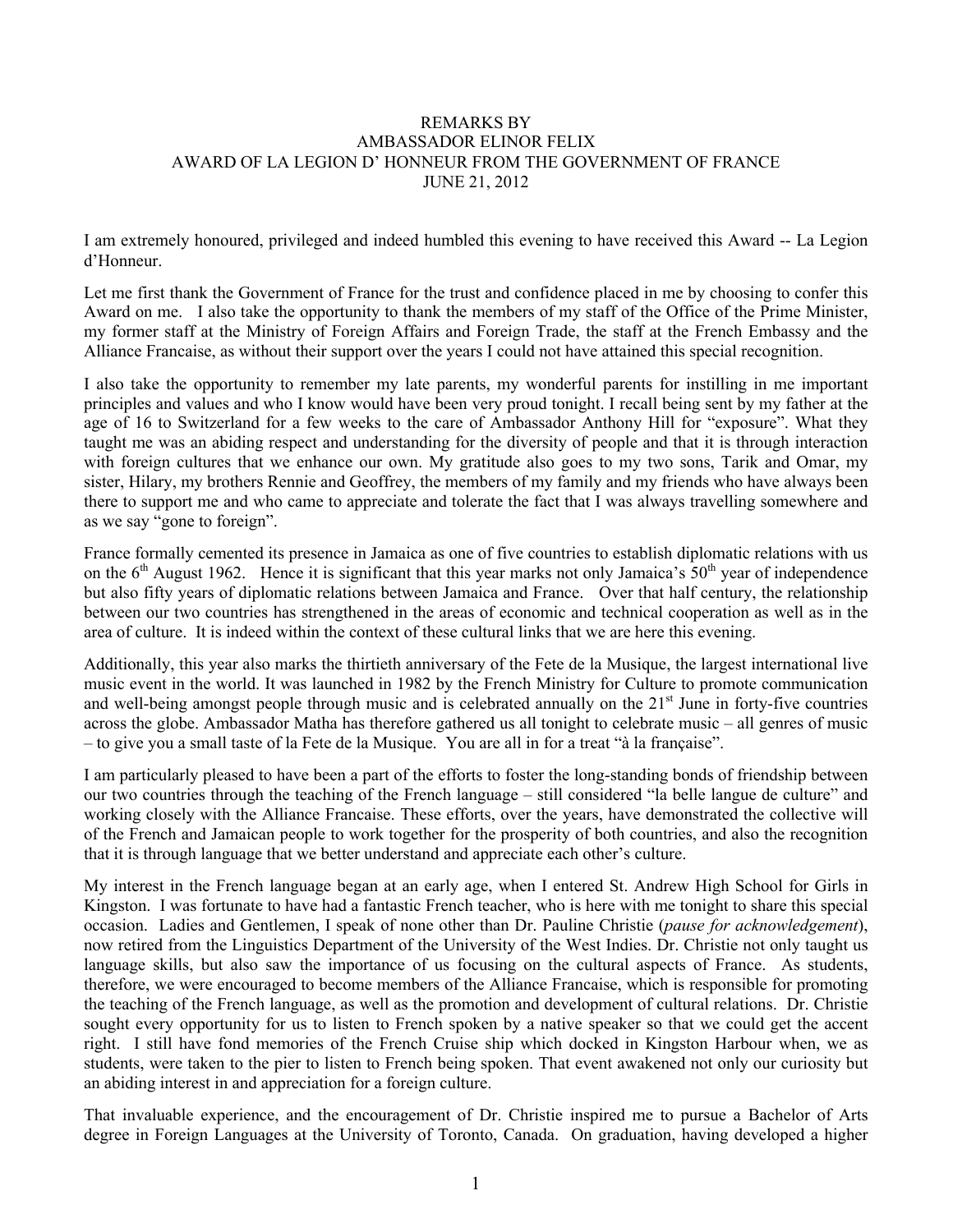level of proficiency in the French language and with the desire to impart that knowledge to others, I began my career as a French Teacher at the Immaculate Conception High School. I shall always cherish those years at Immaculate, as some of my students have now blossomed and have become first class professionals, contributing to the building of our nation. I must recognize especially my student Leonie Wallace, who studied in France at my insistence and who has now fulfilled one of my own dreams and has made France her second home.

It was while teaching that I was offered a scholarship by the French Government to pursue a course in the teaching of French as a Foreign Language at the University of Besancon. We were three Jamaican girls accommodated in fine style in Planoise – Marcia Gilbert, now Ambassador Gilbert-Roberts and Lilith Barnaby. This was one of the most unforgettable years of my life; it was one of total immersion in French, participating in cultural activities at the University, meeting other Francophone students from Africa and the Caribbean, and acquiring a love for French wine and cuisine. Amazingly enough, a Haitian student whom I met back then in 1973, Dr. Marie-Jose Nzegogayo, is now in Jamaica as a lecturer in the French Department of UWI.

Upon completion of these studies and on my return to Jamaica, my passion for continuing to share my acquired knowledge and experience inspired me to work in the Ministry of Education and to assist in the development of the Curricula and programmes for the study of foreign languages, particularly French, across the island. This was done inter alia through the organization of the French Drama Festival, which brought together students of French to perform in the field of dance, poetry, and music. Students were also given the opportunity to watch French movies at the Alliance Francaise. In addition, I joined the Jamaica Association of French Teachers (JAFT) in 1975 and served as President from 1979 to 1980. I am pleased that the Association still works closely with our teachers to coordinate various cultural activities.

Ladies and Gentlemen, Jamaica has been fortunate to host several international conferences and is the Headquarters of the International Seabed Authority, which is no small feat. Not only were we able to offer facilities to the Seabed Headquarters, but at other conferences, we also provided professionals trained in Translation and Interpreting services. My language training prepared me for the important responsibility given to me of organizing several international conferences, and the coordination of translation and interpreting services. Those conferences have brought together interpreters from the United Nations in Geneva and New York, with whom I had the opportunity to interact, not to mention our own home-grown Jamaican interpreters – and please permit me to boast a bit and single out my schoolmate, Claire Stoessel, and also Marjorie Goulbourne, now Marjorie Robotham, who have done us proud as professional French interpreters for the United Nations.

The Jamaica Association of Translators and Interpreters, established in 1982, is now re-energized and offers a cadre of French and Spanish interpreters. Its President, **Karen Henry**, is with us tonight.

My years working at Jamaica Promotions Limited, JAMPRO also allowed me to promote trade and investment with France in fact Europe in general as well as to work with Pulse Investments in the promotion of the creative industries with France. One remarkable achievement was the participation of the Miss Jamaica fashion model in the Prêt a Porter fashion show held in France, which I was fortunate to attend with my sister, who is a founding Director of Pulse. We were impressed by the remarkable talent of the French fashion designers and models and I remember secretly thinking that if only I were just one foot taller, perhaps I too could have been on that stage! (pause) As that dream clearly is not likely to materialize, my only hope therefore is to work with the Ambassador and Pulse to bring those designers here to Jamaica in the near future.

I now have the honour to continue to work with the French Embassy in my capacity as a member of Board of the Alliance Francaise. This new role will enable me to continue to be a part of the efforts aimed at the promotion of cultural relations between Jamaica and France; as well as to continue to provide the necessary support to our new and dynamic French Ambassador to Jamaica, and the young and enthusiastic Director of the Alliance Francaise.

I feel extremely encouraged that some of the initiatives started many years ago have continued. It is my fervent hope that in the years to come there will be even greater expansion of some of the programmes. I am encouraged by the number of French companies now operating in Jamaica and I am equally pleased at the increased presence of French wines and cuisine. My previous career in the Diplomatic Service has served as a constant reminder that we operate in a global environment and that we must acquire the requisite skills to meet the demands of the 21<sup>st</sup>